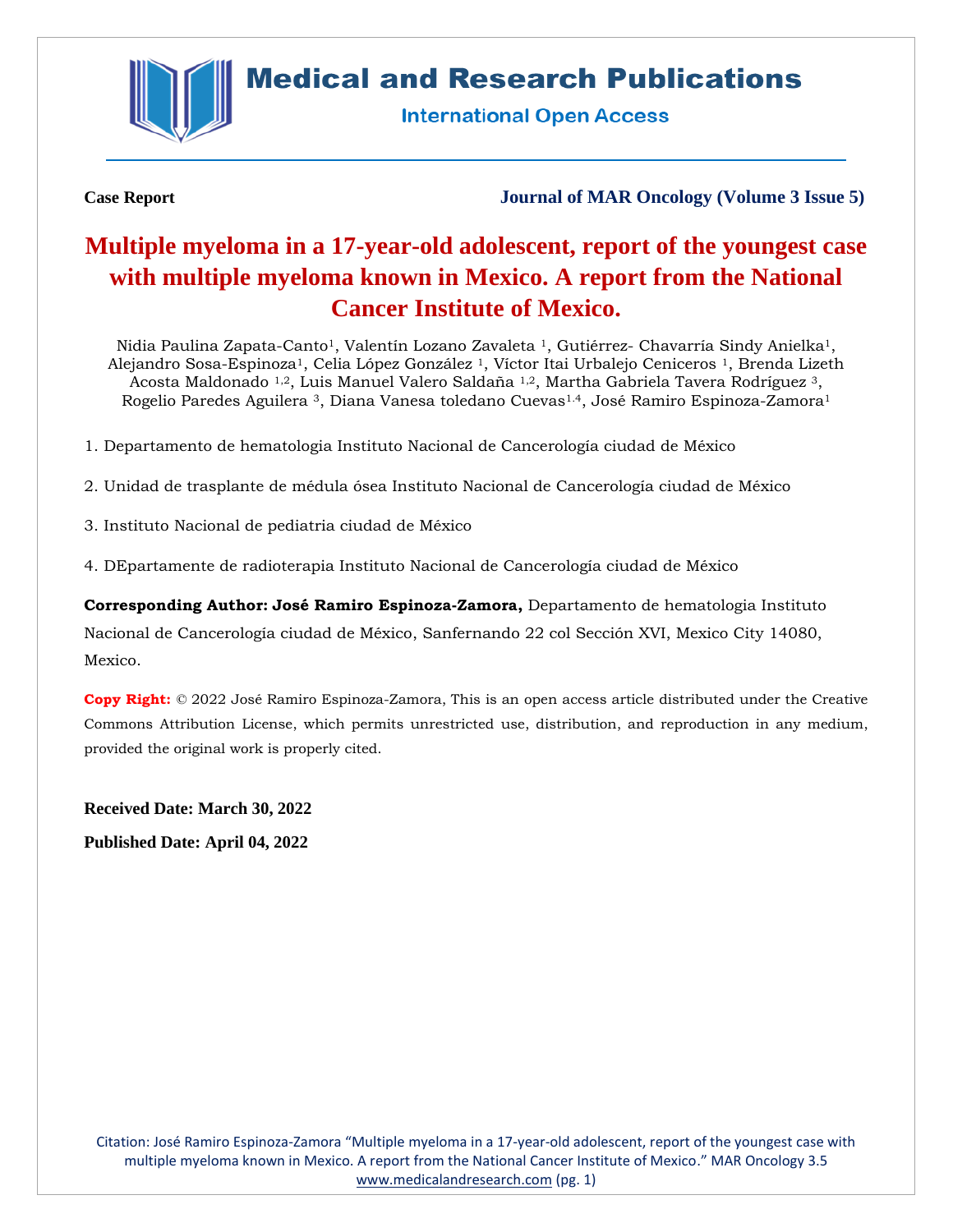#### *Abstract*

*We present the case of a 17-year-old male patient who presented with a month of evolution after physical exertion with incapacitating pain in the dorsal region that left him in a wheelchair. Imaging studies are taken with lytic lesions in vertebral bodies. Extension studies are performed by visualizing a monoclonal peak (PM) in the gamma region corresponding to an immunoglobulin of type G (IgG) with kappa light chains (FLC) by immunofixation (If). Bone marrow aspirate (BMA) with abundant plasma cells (PC) with pathological characteristics in 90%. with phenotype by flow cytometry (CMF) of pathological PC in 6.42%. In addition, the following was documented: hypercalcemia, acute kidney injury, anemia, increased total globulins, and other markers such as beta 2 microglobulin (B2MG) and uric acid. Also, we confirmed the histopathological evidence of a malignant neoplasm of plasma cells in the biopsy of dorsal vertebra 5 (T5). Finally, imaging studies such as magnetic resonance imaging (MRI) and positron emission tomography (PET CT) showed clear images of lytic lesions throughout the axial and appendicular skeleton with characteristics of myeloma tumor activity. Based on all of the above, we conclude that the patient has Multiple IgG Kappa myeloma with an ISS III. Therefore, it was decided to start the CyBorD scheme, zoledronic acid, radiotherapy, kyphoplasty, radiofrequency ablation and, due to family history, he was sent to the hereditary cancer clinic. After three months of treatment, he achieved Very Good Partial Response (MBRP), and he was sent for evaluation by the bone marrow transplant unit (UTMO). His subsequent evolution has been favorable with strict complete response sustained from month 6 and up to 3 years of follow-up. It is an exceptional case since it debuted with the CRAB criteria (Hypercalcemia, Renal failure, Anemia, Bone lesions) and other events that define myeloma (MDE). In addition, the hereditary component*  is very important, which makes the case more interesting to follow. his evolution and report *the clinical evidence in this regard and document his behavior since he is possibly one of the youngest cases to receive proteasome inhibitors for induction and maintenance thalidomide and the youngest documented in Mexico to date.*

*Keywords: symptomatic multiple myeloma, M protein, beta 2 microglobulin CD138, Kappa chains, age.*

Citation: José Ramiro Espinoza-Zamora "Multiple myeloma in a 17-year-old adolescent, report of the youngest case with multiple myeloma known in Mexico. A report from the National Cancer Institute of Mexico." MAR Oncology 3.5 [www.medicalandresearch.com](http://www.medicalandresearch.com/) (pg. 2)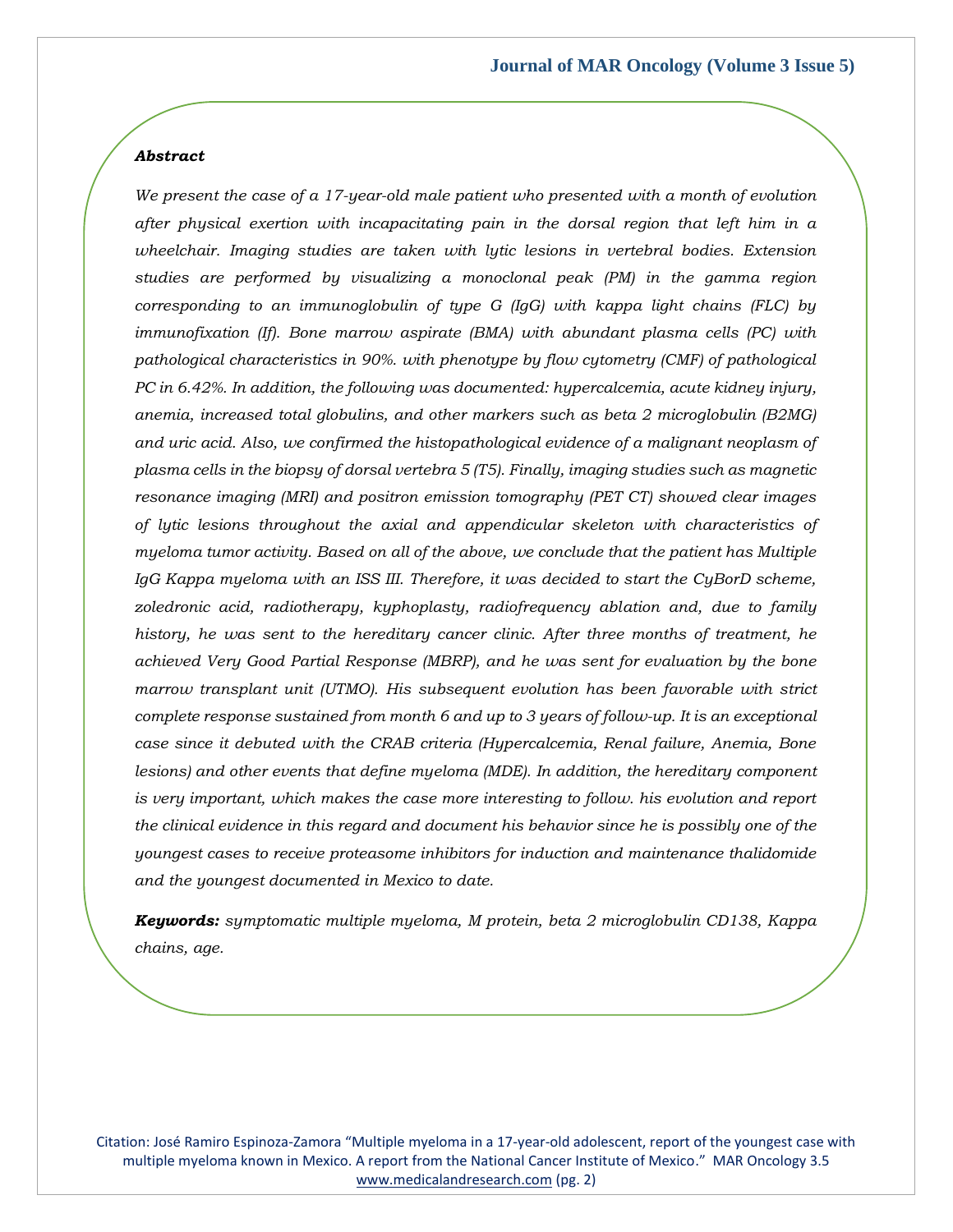### **Introduction**

Multiple myeloma accounts for about 1% of malignancies in the United States. It is described as a malignancy predominantly in those 70 years of age or older and only 2% in those younger than 40 years;1,2 it is even rarer in younger people. of 30 years, with an incidence of less than 1%, this was reported by the Mayo Clinic, in a group of patients under 30 years diagnosed with multiple myeloma, which represents an incidence of 0.3%,3,4. In Mexico the hematological group of Morelia Michoacán reported in 2015 the case of an 18-year-old patient with a previous diagnosis of primary hyperthyroidism and chronic evolution of anemic syndrome with monoclonal IgG kappa gammopathy, without lytic lesions, hypercalcemia or renal failure, with plasma cells in the bone marrow, without evidence of extramedullary plasmacytomas.5. The cases described in the literature for children and adolescents are very rare and appear to be the clinical presentation of myeloma. seemed to be less aggressive than adults 6,7. There are reports of approximately 30 cases of MM in patients under 15 years of age.6,8,9 It is believed that many of the cases described as myeloma patients under 20 years of age may correspond to other diseases related to B lymphocytes because many Most of these reports document laboratory techniques with poor specificity and sensitivity used at later dates when it was more limited compared to those used today. Perhaps the youngest case reported in the literature corresponds to an 8-year-old boy (mulatto) diagnosed with immunoglobulin (Ig) G k, Durie and salmon (DS) stage IIIB and International Staging System (ISS) stage 3.10

We present what seems to be the youngest patient with multiple myeloma in the country reported in the literature. An exceptional case has already debuted with the CRAB criteria and other MDE according to the IMWG diagnostic criteria. In addition, the hereditary component is very important, which makes the case more interesting to follow its evolution and report the clinical evidence in this regard. Also perhaps the first young man in the country was treated with the combination based on the CyBorD scheme plus thalidomide and interventional pain management plus radiotherapy. Most of the world literature consulted showed cases of patients over 18 years of age and only one of 8 years of age 6, None of whom had direct relatives with myeloma, and most of the published cases did not meet the full CRAB or MDE criteria. Presentation of the case: A 17-year-old male with an important family history, paternal grandfather has treated at our institution in 2011 with a diagnosis of IgA kappa ISS stage 1 multiple myeloma with a plasmacytoma in the lumbar spine 3. (Figure 1)

Citation: José Ramiro Espinoza-Zamora "Multiple myeloma in a 17-year-old adolescent, report of the youngest case with multiple myeloma known in Mexico. A report from the National Cancer Institute of Mexico." MAR Oncology 3.5 [www.medicalandresearch.com](http://www.medicalandresearch.com/) (pg. 3)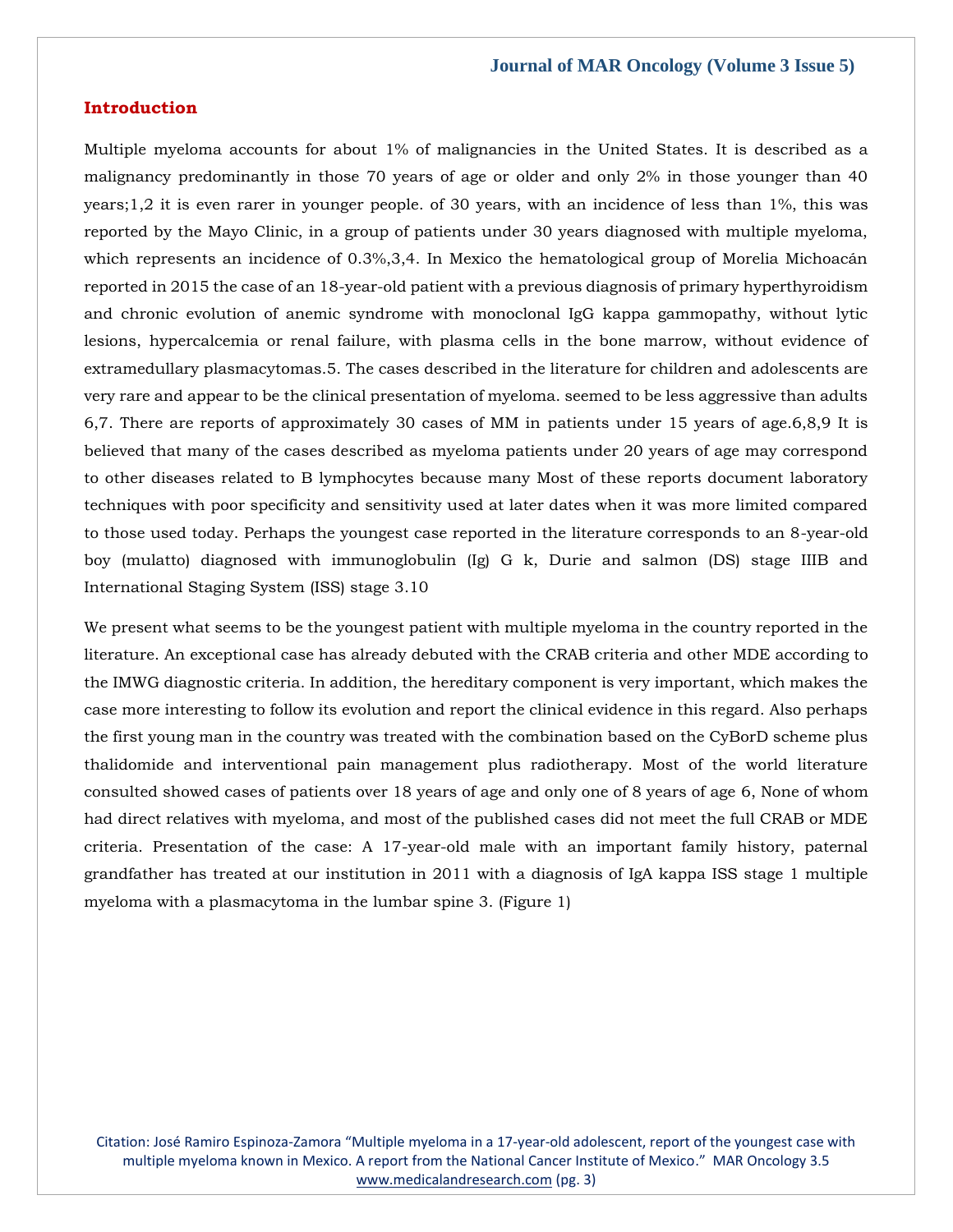

**Figure 1.** Adolescent patient with MM and his grandfather with MM and spinal cord injury treated in this institution, spinal instrumentation outside this institute, in another hospital.

The adolescent began his condition a month ago, after carrying weights in a gym; She noted progressive, disabling, sudden low back pain with decreased pelvic limb strength. which forced him to use a wheelchair. It was protocolized with imaging studies documenting lytic lesions in vertebra T5; He was assessed by Pediatric Hematology who performs AMO with 61% of CP reason for sending to this institution. Upon admission to the MM clinic of this institute, preclinical studies were performed (Table 1) that documented hypercalcemia, renal failure, anemia, and biochemical changes associated with high activity of the disease. (globulins, total serum immunoglobulins, uric acid, B2MG).

| Tabla 1 Estudios preclinicos iniciales |          |       |
|----------------------------------------|----------|-------|
| <b>Calcio</b>                          | 12.9     | mg/dL |
| Creatinina                             | 5        | mg/dL |
| Hemoglobina                            | ł<br>9.3 | g/dL  |
| <b>Albumina</b>                        | ł<br>3.1 | g/L   |
| Globulina                              | 8.6      | g/L   |
| inmunoglubulinas G                     | 23.7     | g/L   |
| Acido ürico                            | 15.8     | mg/dL |
| <b>B2MG</b>                            | 8.2      | mg/L  |

Citation: José Ramiro Espinoza-Zamora "Multiple myeloma in a 17-year-old adolescent, report of the youngest case with multiple myeloma known in Mexico. A report from the National Cancer Institute of Mexico." MAR Oncology 3.5 [www.medicalandresearch.com](http://www.medicalandresearch.com/) (pg. 4)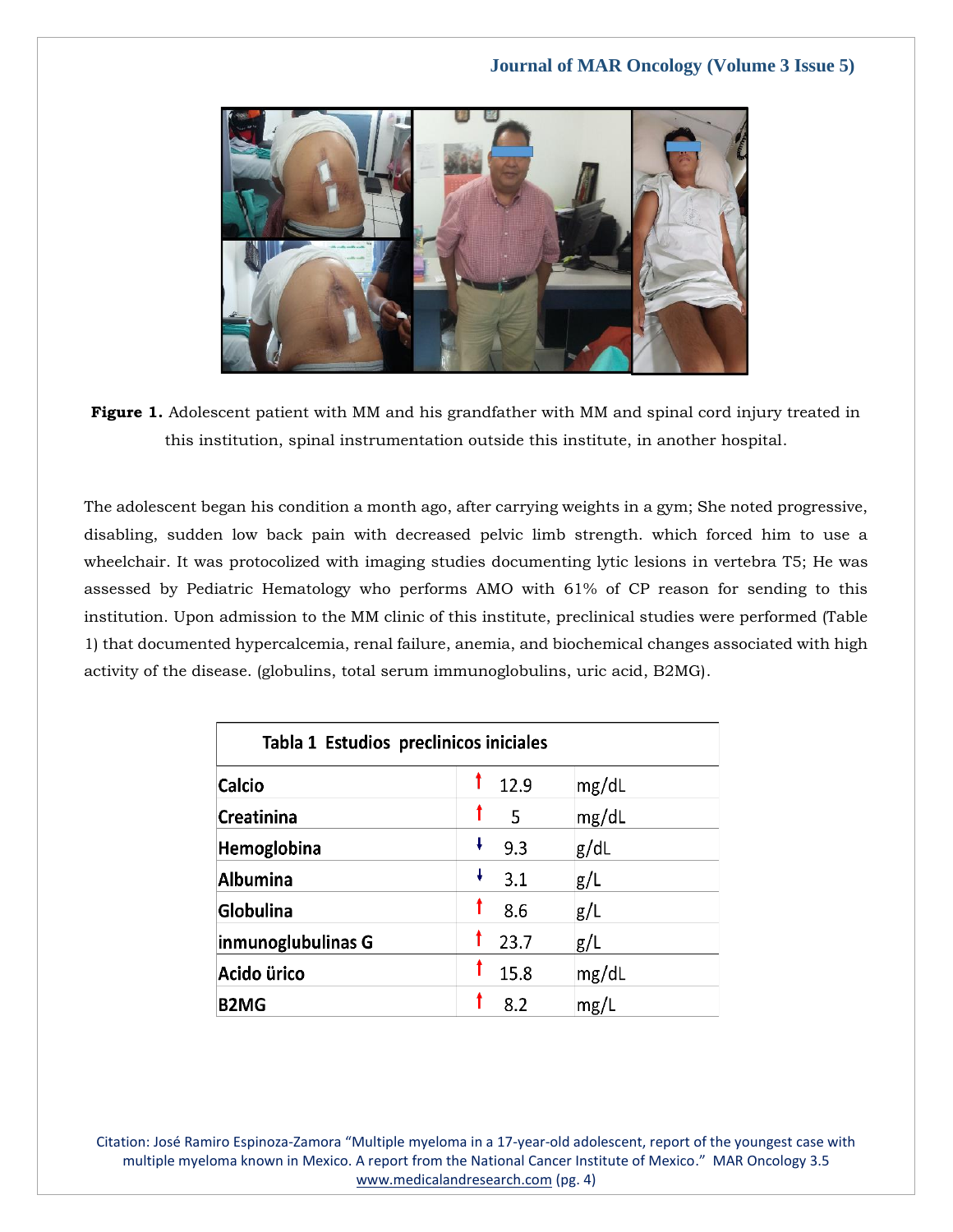From the most specialized preclinical studies, an M or PM component was documented in serum and urinary protein electrophoresis (PFE). With positive IgG Kappa immunofixation in peripheral blood (SP) and with free light chains kappa in urine. The AMO with 90% of pathological CP and CMF with detectable pathological CP. In the imaging studies, the MRI showed: the collapse of the vertebral bodies in pathological terrain at T3, T5, T6, T8, T12, L1, L3, L4, and L5. The posterior wall of these vertebral bodies is observed with normal characteristics, except for the vertebral body of T5, where its displacement towards the spinal canal is observed, molding the adjacent dural sac (2G). There are also multiple lytic lesions in the different bone structures of the axial and appendicular skeleton with heterogeneous metabolism and focal areas, the site of greatest metabolism being in the left iliac with SUVmax of 3.0 and right iliac with SUVmax of 3.8 visualized (2H) by PET CT . (figure 2). Also, we confirmed the histopathological evidence of a malignant neoplasm of plasma cells in the biopsy of dorsal vertebra 5.



**Figure 2.** A). Protein electrophoresis with hypoalbuminemia as well as the persistence of the monoclonal peak at the beginning of the gamma region and few polyclonal immunoglobulins. identified as IgG Kappa by serum immunofixation technique (B). C) Protein electrophoresis in concentrated 24-hour urine. with evidence of proteinuria. because albumin and traces of the rest of the protein fractions are observed. as well as Bence Jones proteinuria in the center of the gamma region (D). Identified as monoclonal free Kappa light chains. by urine immunofixation technique. This last technique, in addition. detected the complete monoclonal immunoglobulin. Which suggests mixed proteinuria. F) PC with pathological

Citation: José Ramiro Espinoza-Zamora "Multiple myeloma in a 17-year-old adolescent, report of the youngest case with multiple myeloma known in Mexico. A report from the National Cancer Institute of Mexico." MAR Oncology 3.5 [www.medicalandresearch.com](http://www.medicalandresearch.com/) (pg. 5)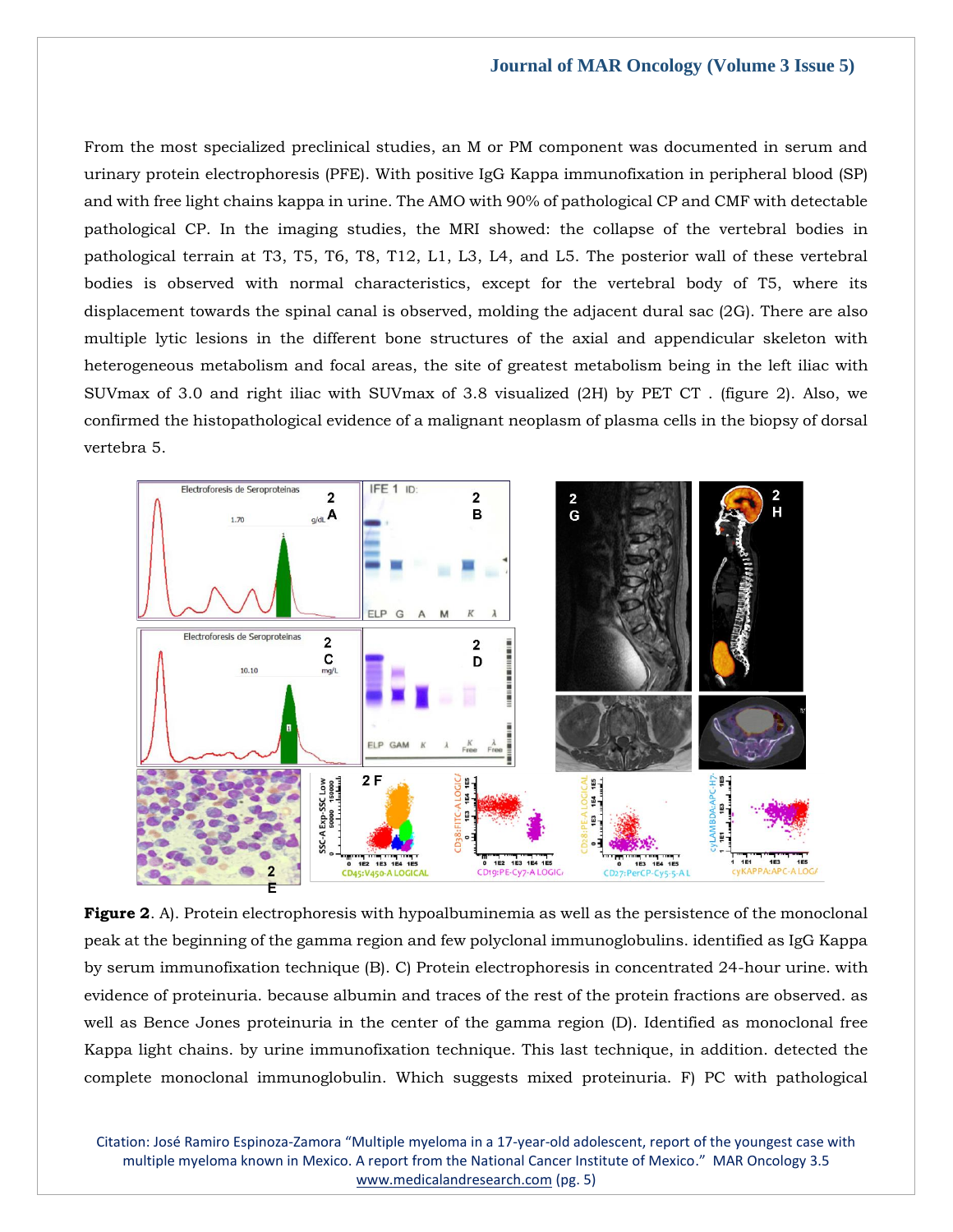phenotype (CD45-; CD 19-; CD38+; CD 56+; CD138+; CD27-; weak CD28+), with Ig CL restriction. Kappa + lambda -.

The management was established based on the monthly CyBorD scheme, thalidomide 100 mg every 24 hours accompanied by acetylsalicylic acid 100 mg orally per day, as antithrombotic prophylaxis, and zoledronic acid 4 mg intravenously per month for bone disease. In addition to radiotherapy of 30 Gy to the dorsal column, kyphoplasty radiofrequency ablation of T12, L2, and L5. Performed during months 1 and 6 respectively. During the evolution and measurement of the responses (Figure 3.4), he achieved MBRP at month 3, managing to walk, and a CRE at month 6, which has been maintained to date. With this response, the patient received hematopoietic progenitor cell autotransplantation (ATCPH) which was given until month 14 due to problems that he presented for the mobilization and collection of progenitor cells, achieving in a second attempt to collect 2.1 million CD 34 cells per kg of body weight. weight (Figure 5) which were infused without problems at month 14. With hematological recovery on day + 11. Induction treatment was maintained until month 14 and after that, maintenance based on thalidomide dexamethasone was continued until month 24.



**Figure 3.** Evaluation of responses with PFS at 36 months. Duration of induction and maintenance.

Citation: José Ramiro Espinoza-Zamora "Multiple myeloma in a 17-year-old adolescent, report of the youngest case with multiple myeloma known in Mexico. A report from the National Cancer Institute of Mexico." MAR Oncology 3.5 [www.medicalandresearch.com](http://www.medicalandresearch.com/) (pg. 6)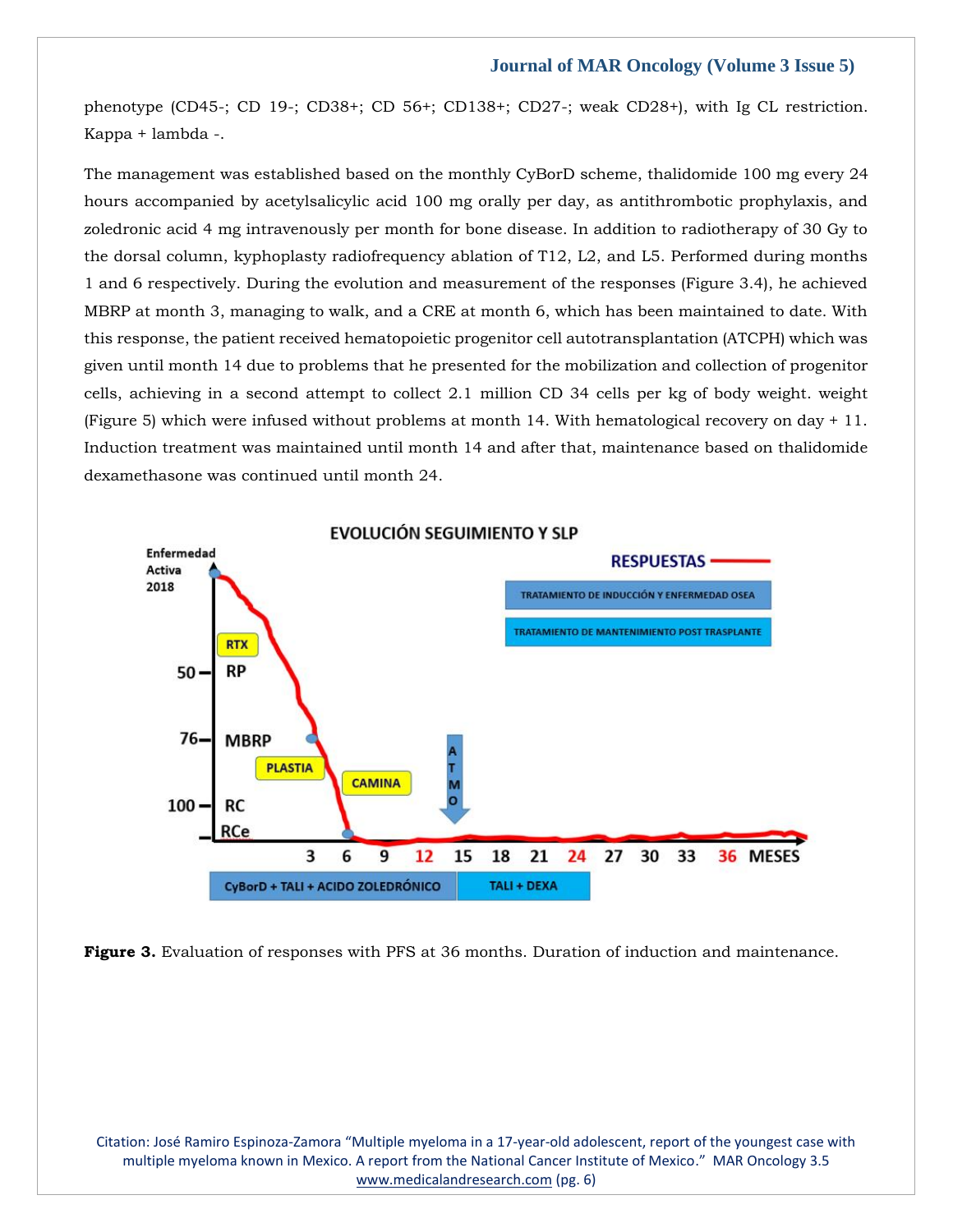

**Figure 4:** Evaluation of the response with EFP during the first year. At 3 months, serum PM persisted with positive serum If, without Urinary PM and negative PBJ. At Month 6, all parameters were negative.



**Figure 5.** Collection of CD34 progenitor cells. Evaluation with flow cytometry.

## **Discussion**

We present a case of multiple myeloma in a 17-year-old adolescent, the youngest reported in Mexico and most likely in Latin America, in which a correct appreciation of the integration of CRAB manifestations, morphology, and new molecular biomarkers made it possible. the diagnosis of multiple myeloma. This is perhaps the youngest case with MM in Mexico, in which proteasome inhibitors have

Citation: José Ramiro Espinoza-Zamora "Multiple myeloma in a 17-year-old adolescent, report of the youngest case with multiple myeloma known in Mexico. A report from the National Cancer Institute of Mexico." MAR Oncology 3.5 [www.medicalandresearch.com](http://www.medicalandresearch.com/) (pg. 7)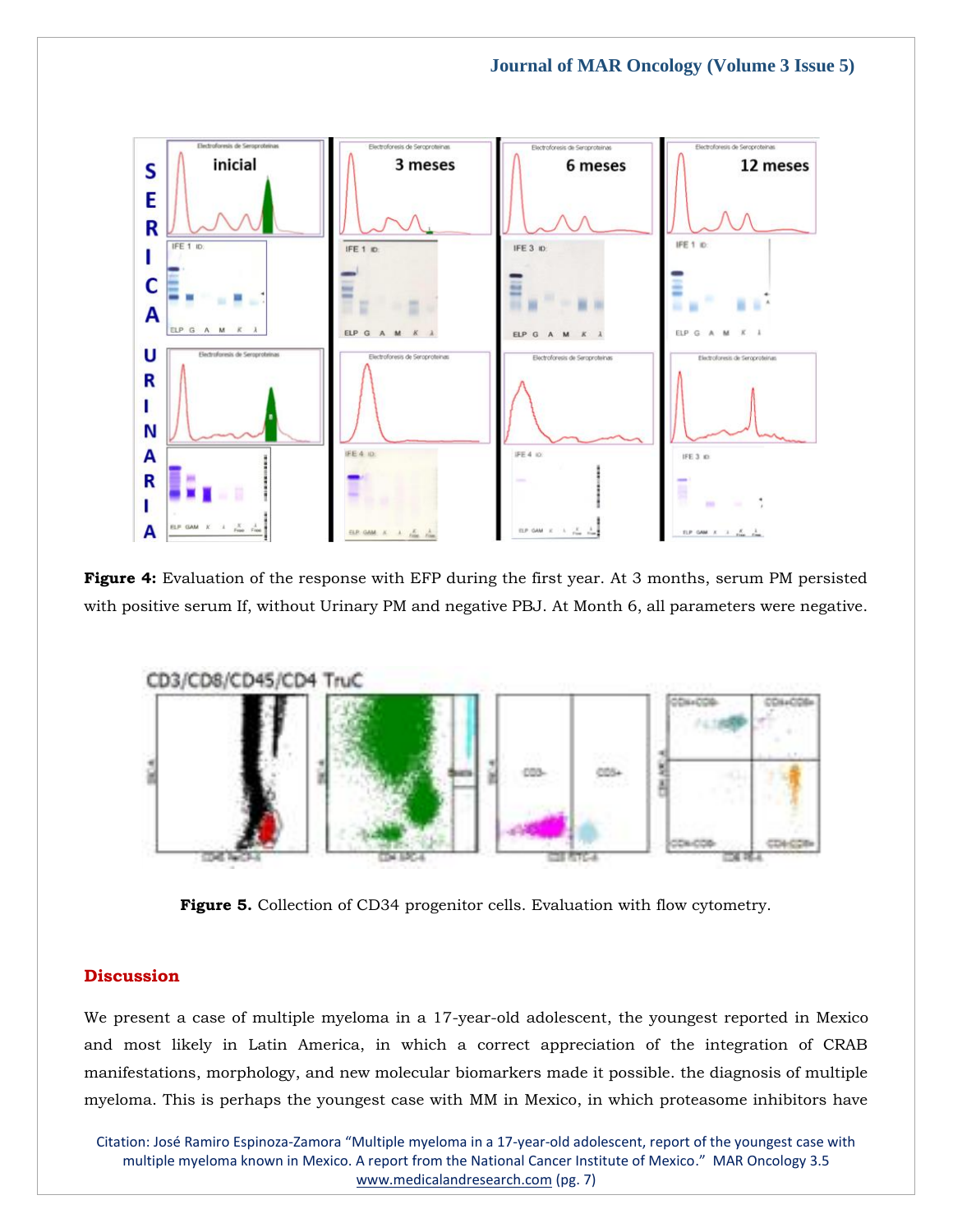been successfully used, as well as immunomodulators for both induction and maintenance, and later consolidated with HPTA with favorable results. And perhaps the youngest with MM and PFS at 3 years, which places him as a unique case from which we have learned. The cases described in the literature for children and adolescents are very rare and appear to be the clinical presentation of myeloma. Seemed to be less aggressive than adults 6,7. Most of the world literature consulted showed cases of people over 18 years of age and only one of 8 years of age 6, None of whom had direct relatives with myeloma, and most of the published cases did not meet the full criteria for CRAB or MDE or much with documented PFS after autologous hematopoietic stem cell transplantation.

#### **Conclusions**

We present what appears to be the youngest multiple myeloma patient in the country reported in the literature, an exceptional case. In addition, the hereditary component is very important, which makes the case more interesting to follow its evolution and report the clinical evidence in this regard.

## **References**

1. [Altekruse SF, Kosary CL, Krapcho M, et al. SEER cancer statistics review, 1975 2007. Bethesda, MD:](file:///C:/Users/Arief%20Mahimudh/Desktop/MARCH%20Proofs/OY/1.%20Altekruse%20SF,%20Kosary%20CL,%20Krapcho%20M,%20et%20al.%20SEER%20cancer%20statistics%20review,%201975%202007.%20Bethesda,%20MD:%20National%20Cancer%20Institute.%20(http:/seer.cancer.gov/csr/1975_2007/%20index.html.))  [National Cancer Institute. \(http://seer.cancer.gov/csr/1975\\_2007/ index.html.\)](file:///C:/Users/Arief%20Mahimudh/Desktop/MARCH%20Proofs/OY/1.%20Altekruse%20SF,%20Kosary%20CL,%20Krapcho%20M,%20et%20al.%20SEER%20cancer%20statistics%20review,%201975%202007.%20Bethesda,%20MD:%20National%20Cancer%20Institute.%20(http:/seer.cancer.gov/csr/1975_2007/%20index.html.))

2. [Kristinsson SY, Landgren O, Dickman PW, Derolf AR, Bjrkholm M. Patterns of survival in multiple](https://www.google.com/search?q=Patterns+of+survival+in+multiple+myeloma%3A+a+population-+based+study+of+patients+diagnosed+in+Sweden+from+1973+to+2003&oq=Patterns+of+survival+in+multiple+myeloma%3A+a+population-+based+study+of+patients+diagnosed+in+Sweden+from+1973+to+2003&aqs=chrome..69i57.390j0j9&sourceid=chrome&ie=UTF-8)  myeloma: a population- [based study of patients diagnosed in Sweden from 1973 to 2003. J Clin Oncol](https://www.google.com/search?q=Patterns+of+survival+in+multiple+myeloma%3A+a+population-+based+study+of+patients+diagnosed+in+Sweden+from+1973+to+2003&oq=Patterns+of+survival+in+multiple+myeloma%3A+a+population-+based+study+of+patients+diagnosed+in+Sweden+from+1973+to+2003&aqs=chrome..69i57.390j0j9&sourceid=chrome&ie=UTF-8)  [2007; 25:1993-](https://www.google.com/search?q=Patterns+of+survival+in+multiple+myeloma%3A+a+population-+based+study+of+patients+diagnosed+in+Sweden+from+1973+to+2003&oq=Patterns+of+survival+in+multiple+myeloma%3A+a+population-+based+study+of+patients+diagnosed+in+Sweden+from+1973+to+2003&aqs=chrome..69i57.390j0j9&sourceid=chrome&ie=UTF-8) 1999.

3. [Blade J, Kyle RA, Greipp PR. Multiple myeloma in patients younger than 30 years. Report of 10 cases](https://www.google.com/search?q=Multiple+myeloma+in+patients+younger+than+30+years.+Report+of+10+cases+and+review+of+the+literature.&sxsrf=APq-WBtlAAdI4t34PB7Q12Vagr0X42lBmg%3A1648898866459&ei=MjNIYqTIG8WAmgeJyaHwDQ&ved=0ahUKEwikqdL5ovX2AhVFgOYKHYlkCN4Q4dUDCA4&oq=Multiple+myeloma+in+patients+younger+than+30+years.+Report+of+10+cases+and+review+of+the+literature.&gs_lcp=Cgdnd3Mtd2l6EAw6BwgjEOoCECdKBAhBGABKBAhGGABQjwFYjwFgoQdoAXAAeACAAW6IAW6SAQMwLjGYAQCgAQGgAQKwAQrAAQE&sclient=gws-wiz)  [and review of the literature. Arch Intern Med 1996; 156:1463-1468.](https://www.google.com/search?q=Multiple+myeloma+in+patients+younger+than+30+years.+Report+of+10+cases+and+review+of+the+literature.&sxsrf=APq-WBtlAAdI4t34PB7Q12Vagr0X42lBmg%3A1648898866459&ei=MjNIYqTIG8WAmgeJyaHwDQ&ved=0ahUKEwikqdL5ovX2AhVFgOYKHYlkCN4Q4dUDCA4&oq=Multiple+myeloma+in+patients+younger+than+30+years.+Report+of+10+cases+and+review+of+the+literature.&gs_lcp=Cgdnd3Mtd2l6EAw6BwgjEOoCECdKBAhBGABKBAhGGABQjwFYjwFgoQdoAXAAeACAAW6IAW6SAQMwLjGYAQCgAQGgAQKwAQrAAQE&sclient=gws-wiz)

4. [Mishra J, Chopra A, Gogia A, Kumar R. Aparentemente insignificante, pero tiene una ventaja](https://www.google.com/search?q=Aparentemente+insignificante%2C+pero+tiene+una+ventaja+morfol%C3%B3gica+crucial+en+el+diagn%C3%B3stico+de+mieloma+m%C3%BAltiple+no+secretor+en+un+adolescente&sxsrf=APq-WBvJUOeffzE73b_CzQvbK4TTfXSxHw%3A1648898884043&ei=RDNIYt6lApjA3LUP7NWh8AU&ved=0ahUKEwje14OCo_X2AhUYILcAHexqCF4Q4dUDCA4&oq=Aparentemente+insignificante%2C+pero+tiene+una+ventaja+morfol%C3%B3gica+crucial+en+el+diagn%C3%B3stico+de+mieloma+m%C3%BAltiple+no+secretor+en+un+adolescente&gs_lcp=Cgdnd3Mtd2l6EAwyBwgjEOoCECcyBwgjEOoCECcyBwgjEOoCECcyBwgjEOoCECcyBwgjEOoCECcyBwgjEOoCECcyBwgjEOoCECcyBwgjEOoCECcyBwgjEOoCECcyBwgjEOoCECdKBAhBGABKBAhGGABQFFgUYMYHaAFwAXgAgAEAiAEAkgEAmAEAoAEBoAECsAEKwAEB&sclient=gws-wiz)  [morfológica crucial en el diagnóstico de mieloma múltiple no secretor en un adolescente. Indian J Pathol](https://www.google.com/search?q=Aparentemente+insignificante%2C+pero+tiene+una+ventaja+morfol%C3%B3gica+crucial+en+el+diagn%C3%B3stico+de+mieloma+m%C3%BAltiple+no+secretor+en+un+adolescente&sxsrf=APq-WBvJUOeffzE73b_CzQvbK4TTfXSxHw%3A1648898884043&ei=RDNIYt6lApjA3LUP7NWh8AU&ved=0ahUKEwje14OCo_X2AhUYILcAHexqCF4Q4dUDCA4&oq=Aparentemente+insignificante%2C+pero+tiene+una+ventaja+morfol%C3%B3gica+crucial+en+el+diagn%C3%B3stico+de+mieloma+m%C3%BAltiple+no+secretor+en+un+adolescente&gs_lcp=Cgdnd3Mtd2l6EAwyBwgjEOoCECcyBwgjEOoCECcyBwgjEOoCECcyBwgjEOoCECcyBwgjEOoCECcyBwgjEOoCECcyBwgjEOoCECcyBwgjEOoCECcyBwgjEOoCECcyBwgjEOoCECdKBAhBGABKBAhGGABQFFgUYMYHaAFwAXgAgAEAiAEAkgEAmAEAoAEBoAECsAEKwAEB&sclient=gws-wiz)  [Microbiol 2012; 55: 130-2](https://www.google.com/search?q=Aparentemente+insignificante%2C+pero+tiene+una+ventaja+morfol%C3%B3gica+crucial+en+el+diagn%C3%B3stico+de+mieloma+m%C3%BAltiple+no+secretor+en+un+adolescente&sxsrf=APq-WBvJUOeffzE73b_CzQvbK4TTfXSxHw%3A1648898884043&ei=RDNIYt6lApjA3LUP7NWh8AU&ved=0ahUKEwje14OCo_X2AhUYILcAHexqCF4Q4dUDCA4&oq=Aparentemente+insignificante%2C+pero+tiene+una+ventaja+morfol%C3%B3gica+crucial+en+el+diagn%C3%B3stico+de+mieloma+m%C3%BAltiple+no+secretor+en+un+adolescente&gs_lcp=Cgdnd3Mtd2l6EAwyBwgjEOoCECcyBwgjEOoCECcyBwgjEOoCECcyBwgjEOoCECcyBwgjEOoCECcyBwgjEOoCECcyBwgjEOoCECcyBwgjEOoCECcyBwgjEOoCECcyBwgjEOoCECdKBAhBGABKBAhGGABQFFgUYMYHaAFwAXgAgAEAiAEAkgEAmAEAoAEBoAECsAEKwAEB&sclient=gws-wiz)

5. [Alicia Rivera-Trujillo, Sonia Hernández-Rodríguez, Graciela Velázquez-Delgado Morelos Villaseñor-](https://www.google.com/search?q=Mieloma+m%C3%BAltiple+en+una+paciente+joven&sxsrf=APq-WBvtIRMrwjmixtMVs1aAi1vq6RamDw%3A1648898898976&ei=UjNIYtieO57Fz7sPscyEqAg&ved=0ahUKEwjYj5OJo_X2AhWe4nMBHTEmAYUQ4dUDCA4&oq=Mieloma+m%C3%BAltiple+en+una+paciente+joven&gs_lcp=Cgdnd3Mtd2l6EAwyBggAEBYQHjIGCAAQFhAeOgcIIxDqAhAnSgQIQRgASgQIRhgAUEdYR2C0BmgBcAF4AIABbIgBbJIBAzAuMZgBAKABAaABArABCsABAQ&sclient=gws-wiz)[Aguirre, Miguel Ángel Gómez-Guijosa. Mieloma múltiple en una paciente joven. Rev Hematol Mex 2015;](https://www.google.com/search?q=Mieloma+m%C3%BAltiple+en+una+paciente+joven&sxsrf=APq-WBvtIRMrwjmixtMVs1aAi1vq6RamDw%3A1648898898976&ei=UjNIYtieO57Fz7sPscyEqAg&ved=0ahUKEwjYj5OJo_X2AhWe4nMBHTEmAYUQ4dUDCA4&oq=Mieloma+m%C3%BAltiple+en+una+paciente+joven&gs_lcp=Cgdnd3Mtd2l6EAwyBggAEBYQHjIGCAAQFhAeOgcIIxDqAhAnSgQIQRgASgQIRhgAUEdYR2C0BmgBcAF4AIABbIgBbJIBAzAuMZgBAKABAaABArABCsABAQ&sclient=gws-wiz)  [16:97-101.](https://www.google.com/search?q=Mieloma+m%C3%BAltiple+en+una+paciente+joven&sxsrf=APq-WBvtIRMrwjmixtMVs1aAi1vq6RamDw%3A1648898898976&ei=UjNIYtieO57Fz7sPscyEqAg&ved=0ahUKEwjYj5OJo_X2AhWe4nMBHTEmAYUQ4dUDCA4&oq=Mieloma+m%C3%BAltiple+en+una+paciente+joven&gs_lcp=Cgdnd3Mtd2l6EAwyBggAEBYQHjIGCAAQFhAeOgcIIxDqAhAnSgQIQRgASgQIRhgAUEdYR2C0BmgBcAF4AIABbIgBbJIBAzAuMZgBAKABAaABArABCsABAQ&sclient=gws-wiz)

6. [Bladé J, Kyle RA, Greipp PR. Multiple myeloma in patients younger than 30 years. Report of cases](https://www.google.com/search?q=Multiple+myeloma+in+patients+younger+than+30+years.+Report+of+cases+and+review+of+the+literature.+&sxsrf=APq-WBv6EFk6dijJi2845kdNGwHJyy3M2Q%3A1648898953401&ei=iTNIYsuSGIfaz7sPitesiAY&ved=0ahUKEwiL-4yjo_X2AhUH7XMBHYorC2EQ4dUDCA4&oq=Multiple+myeloma+in+patients+younger+than+30+years.+Report+of+cases+and+review+of+the+literature.+&gs_lcp=Cgdnd3Mtd2l6EAw6BwgjEOoCECdKBAhBGABKBAhGGABQiAFYiAFgiQpoAXABeACAAWiIAWiSAQMwLjGYAQCgAQGgAQKwAQrAAQE&sclient=gws-wiz)  [and review of the literature. Arch Intern Med 1996; 156:1463-8.](https://www.google.com/search?q=Multiple+myeloma+in+patients+younger+than+30+years.+Report+of+cases+and+review+of+the+literature.+&sxsrf=APq-WBv6EFk6dijJi2845kdNGwHJyy3M2Q%3A1648898953401&ei=iTNIYsuSGIfaz7sPitesiAY&ved=0ahUKEwiL-4yjo_X2AhUH7XMBHYorC2EQ4dUDCA4&oq=Multiple+myeloma+in+patients+younger+than+30+years.+Report+of+cases+and+review+of+the+literature.+&gs_lcp=Cgdnd3Mtd2l6EAw6BwgjEOoCECdKBAhBGABKBAhGGABQiAFYiAFgiQpoAXABeACAAWiIAWiSAQMwLjGYAQCgAQGgAQKwAQrAAQE&sclient=gws-wiz)

7. [Hewell GM, Alexanian R. Multiple myeloma in young persons. Ann Intern Med 1976; 84:441-3.](https://www.google.com/search?q=Multiple+myeloma+in+young+persons&sxsrf=APq-WBu8YlXz8cV4161eiWjAr3p_Iraeqw%3A1648898974249&ei=njNIYprUDszfz7sP6eGEqAg&ved=0ahUKEwiam4Wto_X2AhXM73MBHekwAYUQ4dUDCA4&oq=Multiple+myeloma+in+young+persons&gs_lcp=Cgdnd3Mtd2l6EAwyBwgjEOoCECcyBwgjEOoCECcyBwgjEOoCECcyBwgjEOoCECcyBwgjEOoCECcyBwgjEOoCECcyBwgjEOoCECcyBwgjEOoCECcyBwgjEOoCECcyBwgjEOoCECdKBAhBGABKBAhGGABQzARYzARgxghoAXABeACAAbkDiAG5A5IBAzQtMZgBAKABAaABArABCsABAQ&sclient=gws-wiz)

Citation: José Ramiro Espinoza-Zamora "Multiple myeloma in a 17-year-old adolescent, report of the youngest case with multiple myeloma known in Mexico. A report from the National Cancer Institute of Mexico." MAR Oncology 3.5 [www.medicalandresearch.com](http://www.medicalandresearch.com/) (pg. 8)